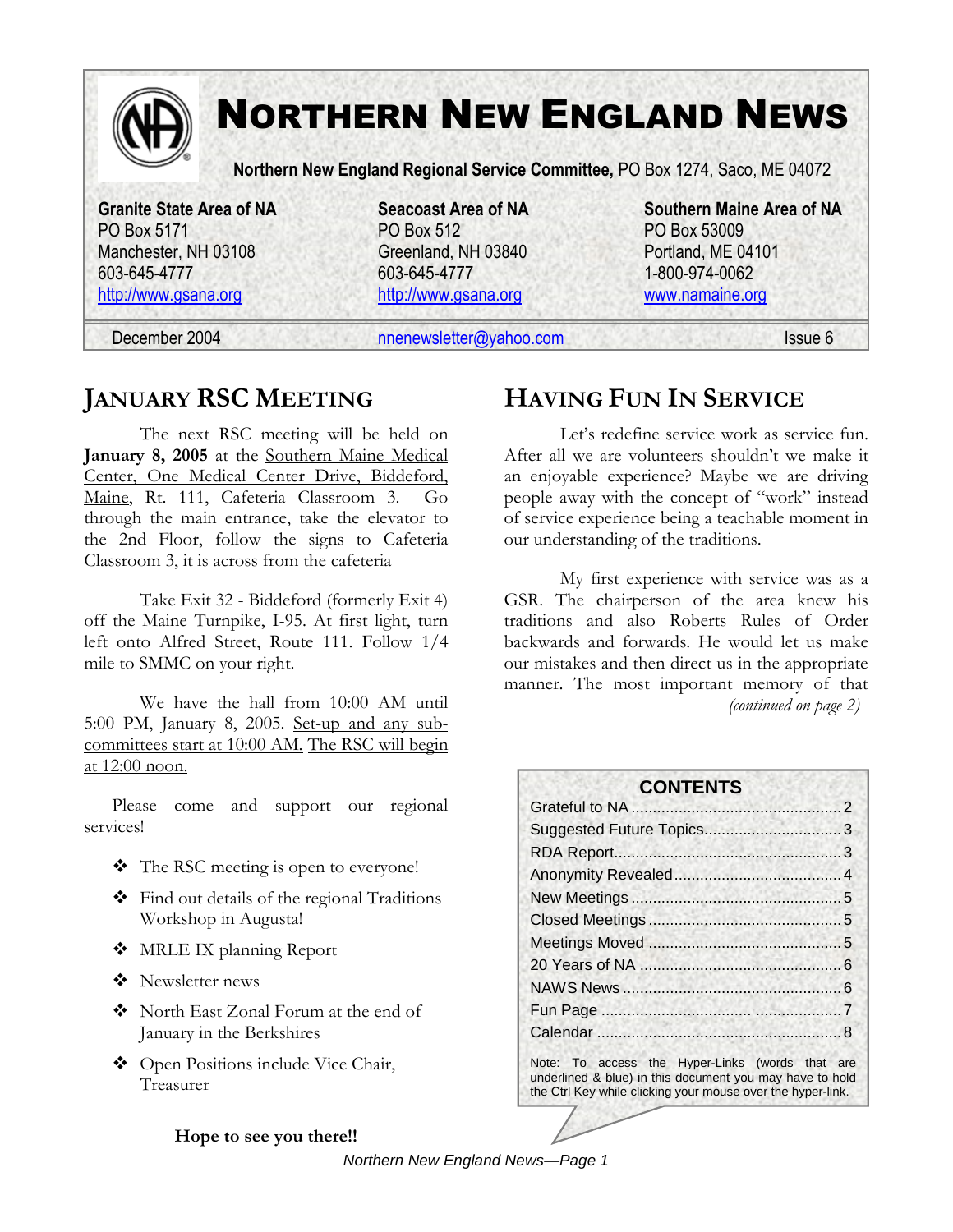time is that all the members of area service were united in their belief that the chairperson permitted us to laugh and have fun during the often long and tedious meetings.

In the Old days there were structured committees like Hospitals and Institutions (H&I), Public Information (PI), Policy, Newsletter, Convention Committee. These committees were the training grounds for service work. This structure continued up through area and regional service to the world level. If someone were to join a committee at the area level in their first year in NA and continued through the structure that person would not only stay clean for a number of years but would have an extensive knowledge of traditions and policy. Their personal recovery may or may not have kept the same pace. It is a hazard of service that some addicts replaced their old drug of choice with the new drug of service.

Currently at the world level world service oriented representatives have seen the need for change and are working on consensus building rather than rote learning. There are written manuals for the various service functions. These manuals are guidelines, not cut in stone. The H&I and PI commitments of the past have changed with the facilities and concepts of addiction treatment. We have the choice of changing with them or becoming part of the problem. Most of us rebelled against structure and the establishment in our active drug using days. Let us not become the establishment as a part of our attempts to be "constructive members of society". We are far more creative than that. We are better than that. Being "constructive" means being builders, not followers. We are leaders in recovery.

Our program is based on attraction rather than promotion. Others need to see us having fun and want to be part of that solution. Guided by the traditions we can set our own course for the direction of service "fun" that future generations of recovering addicts can follow.

*Member Southern Maine Area* 

## **GRATEFUL FOR NA**

Recently when I was asked to share on secondary illness at an NA convention it really made me think about the priorities in my life. I was working myself hard by just being on the convention committee; so to have to share there, too, seemed like more than my fair share of the work. Then I remembered about 9 years ago a convention I went to and heard a man share on his secondary illness. It literally changed my life.

About 12 years ago the Hepatitis C screen first became available and a few of my friends had been diagnosed with it. All were IV drug abusers like I was. I read up on it, and there seemed to be no way I could have escaped the disease. But, I was too fearful to get the screen. I waited and I waited in my fear. Denial can be very strong. Then a few years later I went to that convention and heard that man share about having Hep C and the consequences it had caused in his life. I only went to the meeting because the Shingles I was getting so regularly were making me crazy and very sick.

I was with some dear friends at that convention and a few had already been diagnosed with Hep C, too. I started to cry in that meeting and just couldn't stop. The fear that had paralyzed me was coming out in my tears in a flood of feelings. I didn't want to die from some awful disease I had unknowingly given myself in active addiction. What tremendous feelings of guilt and shame welled in me, but somehow the courage to face reality came to me, too.

The process of finally getting tested, testing positive, talking about it and living through it was, in fact, as painful as I thought it might be. I was massively depressed for a solid year after testing positive. I was even mad at my higher power for not only giving this to me but for every malady anyone in the world ever had. I was off the deep end. But there was another side. I was facing reality without using. I got through it all clean with the help of: my family, my sponsor, and my friends in N. A. There was lots of writing and lots of sharing at meetings, too. I did the *(continued on page 3)*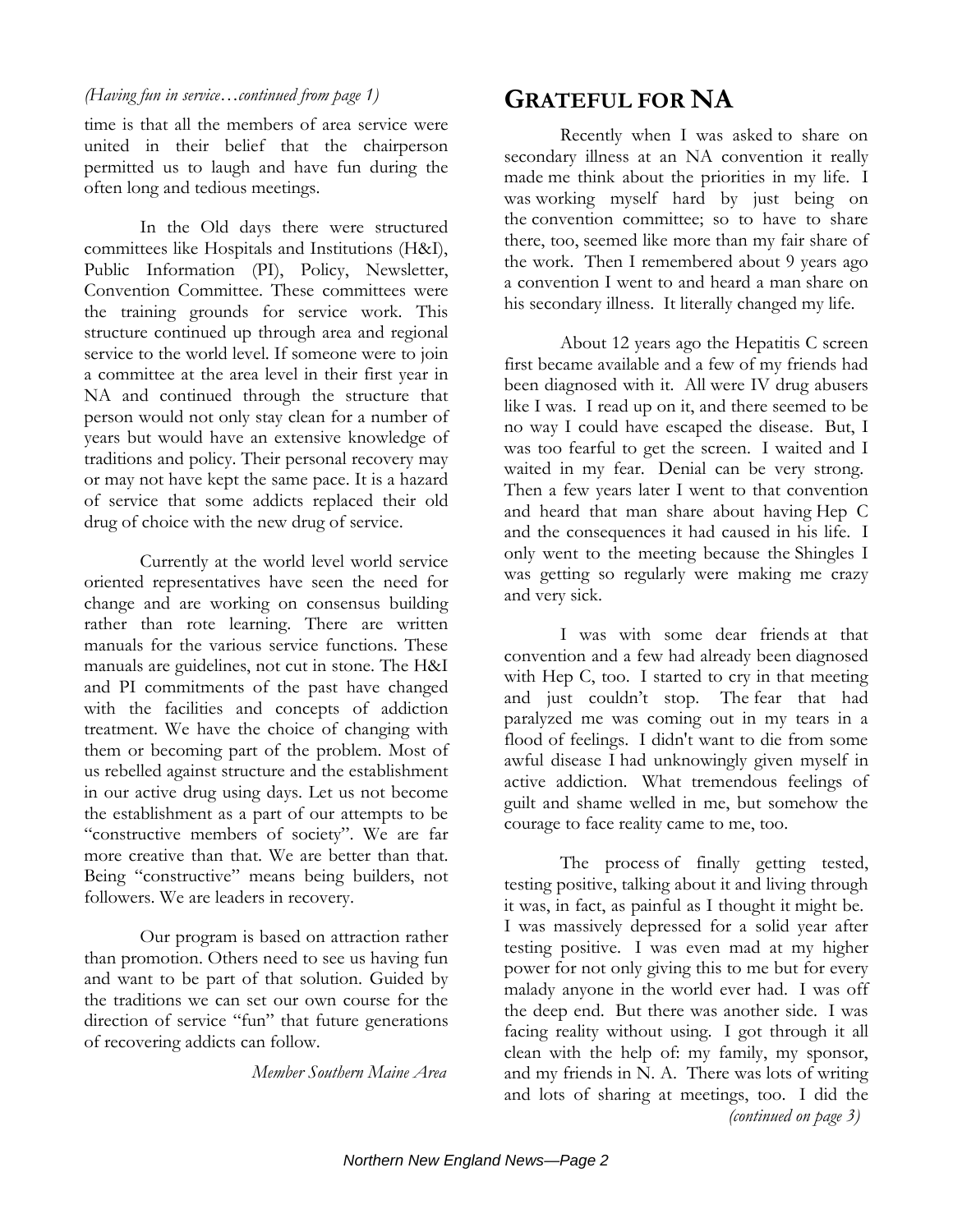#### *(Grateful for NA continue from page 2)*

foot work to find the best doctor and become pro-active in my health care. The depression passed and the desire to live life to the fullest came back to me.

I now have a cause. I can help other addicts who are as full of fear as I had been to come to grips with the wreckage of the past, no matter what it is. I shared at the convention about it all. It was so cathartic. People came up



to me after the

meeting and said they had it too and really needed some help in dealing with it. I had people who were just trying to deal with life on life's terms come up to me saying that hearing about my faith and courage had motivated them to take care of the things that needed their attention, too. What a gift to be able to help another recovering addict!

I am in the middle of interferon treatment now for my secondary illness. It is a time of great turmoil for me, but I know with the NA program strongly imbedded in my life I will get through this without using. There may be very little serenity in my life right now, but I have riches beyond imagination from my friends in NA loving me through this. I will always cherish the opportunity that convention committee gave me to get out of my own way and take the risk to allow you get to know me a little better. It's been a lot of work but every moment of it has been so worth it.

Post script...now almost 2 years since this article was written the virus is still undetectable in me. The prognosis is 15-20 years symptom free.

I am now planning my retirement from my job that I thought at one time I would not live to see. I am more grateful with each passing day for the life I have been given and given back in NA.

*Member Northern New England Region* 

## **SUGGESTED FUTURE TOPICS**



**February Issue** (deadline January 15th**)** 

What you read listed above are the topics to be used for future "meeting in print" newsletter issues. As always, if you have felt a need to write upon an entirely different topic, go for it, as long as it is related to recovery from the disease of addiction. These are intended to stimulate your writing skills for the benefit of our readership. Thanks in advance for your participation. We know what it means when it is said… "We are not alone."

#### **RDA REPORT**

At the end of the last RSC we were discussing having our first Regional Workshop in December in the Southern Maine Area. This workshop is to be held on December 11 in Augusta, Maine at the Mennonite Church from 10 AM to 3 PM. Flyers are available today. Southern Maine has asked for the focus to be on NA Traditions. Many thanks to the Southern Maine Area Trusted Servants for their help. There is still much more work to do such as the agenda for the day, getting people to participate, food and coffee planning, getting a budget check today from the RSC. I am told the church will accept a donation (rent) for the day. I really was not expecting to be the single point of accountability for this event, but here we are. Since this is a Regional Workshop, participation from this body will be welcomed and expected. The next tentative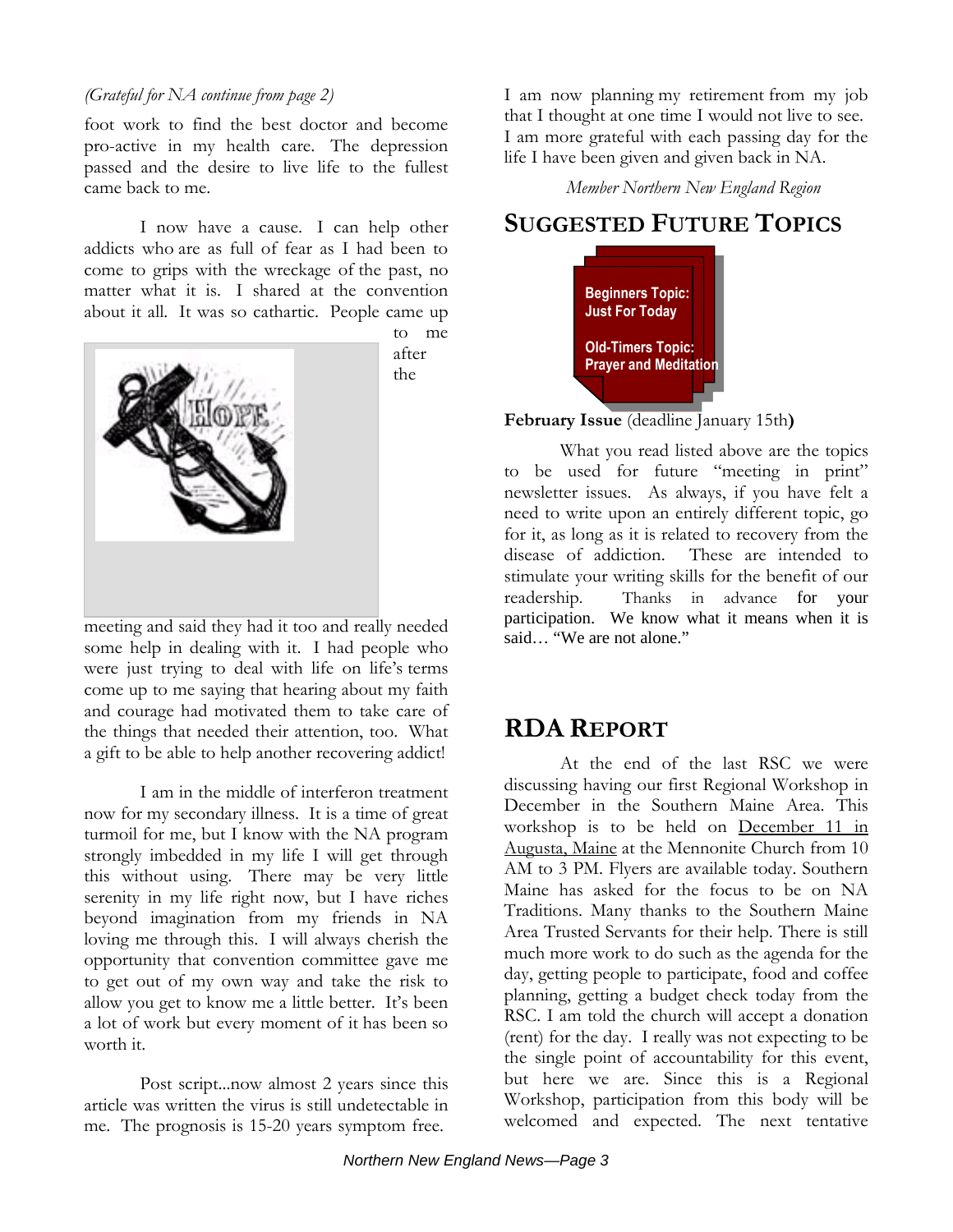workshop could be in April of 2005. I would like to put in a motion today for \$150.00 for the next workshop, money to be disbursed at the March *(continued on page 4)* 

#### *(RDA Report continued from page 3)*

RSC. Maintaining the NAWS Database is ongoing, I have been working with the SMA PI Chair on getting meeting information updates There is a new meeting list coordinator in SMA and she is already forwarding me meeting list changes. I am also doing another sweep through the GSA and Seacoast web lists to stay current. As has been mentioned before, I am able to edit meeting information, register new groups and delete folded meetings, change contact information, sign up groups to receive the NA Way if they are not already, and update Area and Regional Trusted Servant information. It is in everybody's best interest to help keep our database as current as we can.

Another project I have started is putting our RSC minutes on computer disc to be given out to trusted servants. In the last year our treasurer, secretary and regional delegate have all had hard drive crashes, losing valuable service information. Could I be next? Currently I have 22 sets of minutes saved and hope to be digitizing hard copies in the future. I have someone who is willing to help me with this project. Although it seems rather ambitious, it would be really nice to have our whole 12 plus years of RSC minutes available to trusted servants.

The sponsorship book is now available. I ordered it online from NAWS and it arrived this week. It is a very nice looking soft cover book with just over 150 pages. The revised Just For Today book is also now available. Just to let you know that I find ordering literature and donating



to NAWS online completely safe and reliable.

On the NAWS website www.na.org there are 28 different languages of IP's online. In USA English there are 7 IP's plus the group readings. Also, there is a World Convention page that is updated often with new info. I hope to see a lot of us in Augusta next month. Thanks for everything. *RDA, NNE Region* 

#### **ANONYMITY REVEALED**

"Anonymity is the spiritual foundation of all our traditions, ever reminding us to place principles before personalities." Our Twelfth tradition, on its face, makes it seems that to be an addict is like a double-edge sword. "Should I live my life beholden to principles so as to act like a robot?" If this were so, our meetings might be rather dull, unattractive events. "Should I do whatever feels best at the moment, in other words if it feels good, do it?" Unattractive chaos would likely ensue in our meetings given this hedonistic, selfish approach. Groups are guided to place principles first, while members settle into recovery with their own personality. As this happens, the collective of individuals that forms groups tend to project a personality, one that is dynamic. Anonymity is born from this group collective, and the opportunity for carrying and receiving the message to and by the addict who still suffers expands exponentially.

No matter how many times I attend a meeting, someone will inevitably say something that speaks to my personal recovery. Some personality will share their unique experience, strength and hope and the result is often they speak to me without them ever knowing their effect on me. Groups can also provide this same result in the manner by which they reach out to one another addicts, newcomers and old-timers alike, through this dynamic principle of anonymity. In other words, I can't but we can. How is this so? It is nigh impossible to truly describe with complete accuracy what makes any particular group attractive when it reaches out to all addicts. The most successful groups to sponsor meetings, while not all things to all addicts anywhere, come as close to this ideal as is possible. They are able to reach addicts seeking recovery who have not had any direct contact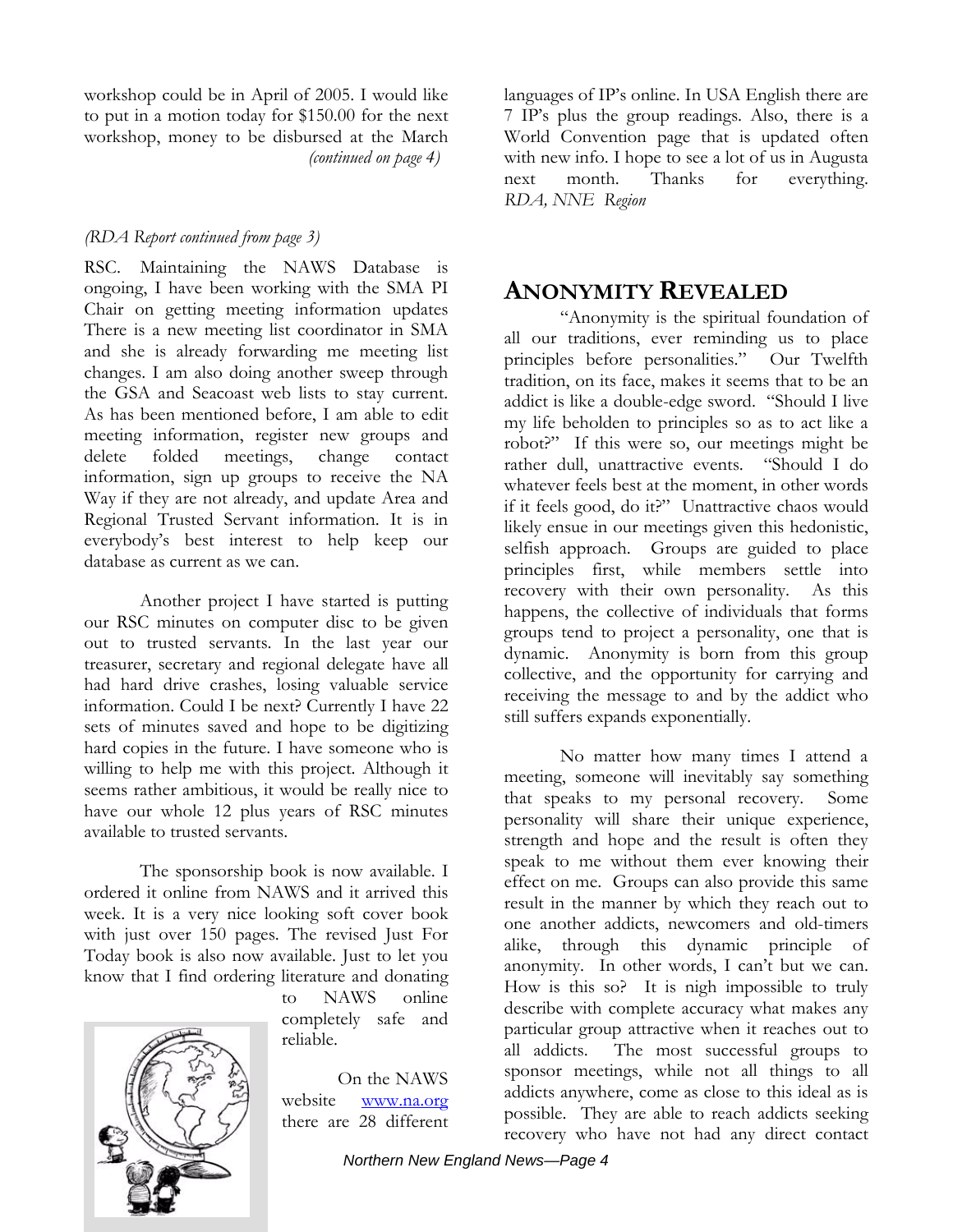with the group. Group membership grows, no matter which group an addict may decide to join.

"Principles before personalities"…then, just what are those principles? If you've gotten to this point in seeking understanding of our *(continued on page 5)* 

#### *(Anonymity continued from page 4)*

traditions and don't have a handle on what exactly those principles are you probably need to start back at Step One. Powerlessness, acceptance, humility, forgiveness, and spirituality, these are just a few principles. Perhaps most important is the group's welfare comes first, that is NA as a whole is very important, because our very lives depend on its ability to thrive and grow. This can only be done when we follow all those principles that come before, the steps for the individual as a member of the group, and the traditions as a group member. Personalities do not become ends unto themselves. Selflessness in action for the good of the whole, the whole of NA, brings its own rewards. We actually do begin to live and enjoy life in a much more meaningful way, a direction that God wants for us to take.

*Member Southern Maine* 

#### **NEW MEETINGS**

#### SOUTHERN MAINE:

TUESDAY, AUGUSTA, 7:00 – 8:00 PM, Women's Step Study Meeting, Maine General Hospital, Conference Room #1, 6 East Chestnut Street, \*Addicts needing recovery may attend any meeting regardless of how it is listed.

FRIDAY, PRINCETON, 7:30 PM, O D H, Elderly Meal Site on Passamaquoddy Res.

#### **MEETINGS MOVED**

GRANITE STATE

MONDAY, LACONIA meeting is now at the Lakes Region General Hospital, 80 Highland Street, room 1D at 7:30 pm starting Monday October 4th.

TUESDAY, AMHERST meeting has moved to the Church of Christ in Brookline, NH Main St Rte 130, 7:30 pm.

#### **CLOSED MEETINGS**

#### SOUTHERN MAINE

MONDAY, BANGOR, 7 - 8 PM, Carry the Message, Acadia Hospital, 268 Stillwater Ave., Osprey / Penobscot Room

WEDNESDAY, BANGOR, 7 - 8 PM, Carry the Message, Acadia Hospital, 268 Stillwater Ave., Osprey / Penobscot Room

FRIDAY, BANGOR, 7 - 8 PM, Carry the Message, Acadia Hospital, 268 Stillwater Ave., Osprey / Penobscot Room

SATURDAY, BANGOR, 11 AM – Noon, Carry the Message, Acadia Hospital, 268 Stillwater Ave., Osprey / Penobscot Room

"If you would like to receive this newsletter, it's FREE! Please send an email to nnenewsletter@yahoo.com and request your copy. If you do not have email, please see your Group's GSR for a copy."

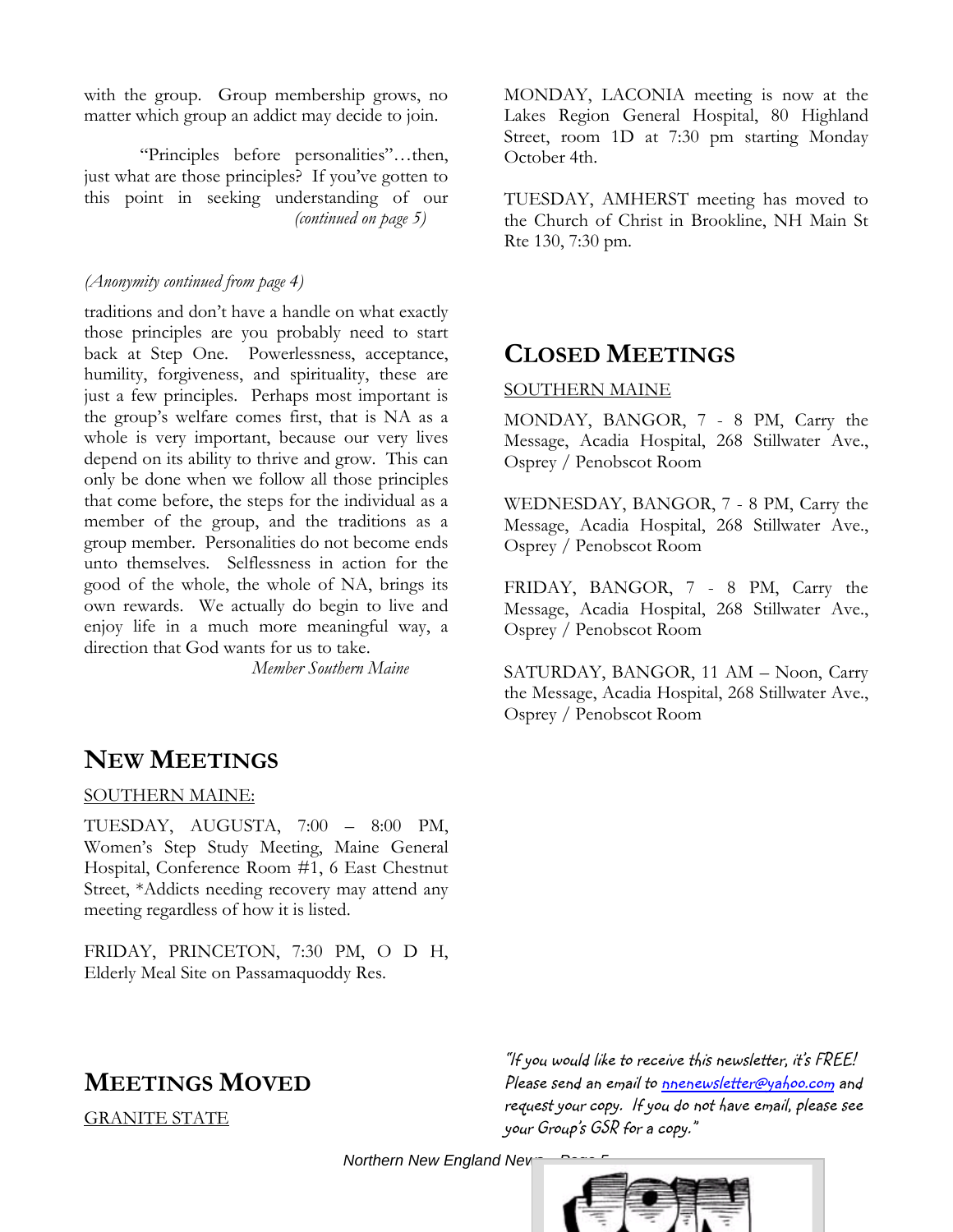#### **TWENTY YEARS OF NA**

Last night I went to the  $20<sup>th</sup>$  Birthday of the oldest group in my town. I was flooded with memories as I sat there thinking of my experiences with this group. It was at this group that I had my first day clean. I came in to NA seemingly hopelessly addicted and broken. It was this group that I learned how to listen, how to share honestly, and how to trust. I would not even get a newcomer keytag at first because I was so afraid of rejection. I remember seeing someone get a 30 day keytag and thinking "I'll never be around long enough to get one of those". It was at this meeting that I got my first sponsor, my first basic text, my first glimpse of a loving Higher Power, went to my first NA Dance. Back then we used to hear the ABCs of recovery, ashtrays, brooms and chairs. Everyone was encouraged to help with the group. Never will I forget how the members of the group were willing to love and trust me long before I imagined possible. Even when I felt like the scum of the earth, the members of the group always treated as an equal and reminded me that I had something to offer and other newer newcomers could benefit from my experience. In some ways I feel like an old person and that the younger members of the group do not relate to me, but once again I am reminded that it is about the message, not the messenger. Sadly, the founders of this group are no longer around. Most have relapsed, some have passed away, but their efforts in 1984 to start a Narcotics Anonymous group where there was none, gave addicts that came after, a safe place to learn to live clean, the NA WAY.

*Member GSA* 

#### **JOIN THE REGIONAL NEWSLETTER SUBCOMMITTEE**

If you are interested in serving on the NNE Newsletter Regional Subcommittee, send an email to: nnenewsletter@yahoo.com and let us know you are willing. We mainly meet online and exchange emails to complete our work. We could use your support!

## **NAWS NEWS**

On the NAWS website www.na.org there are bulletin boards that are dealing with the World Service Discussion Topics. The link to the page is: http://www.na.org/discussion\_boards.htm The current topics in Our Public Image are: Our Public Image, Gossiping in NA, Meeting Predators, and Website Guidelines.

In the Infrastructure Bulletin Board the current topics are: Infrastructure, Workgroup versus Subcommittees, The Lord's Prayer, and A Vision of Unity. Please take the time to check these out and even possibly get involved in the discussion.



**Northern New England News-**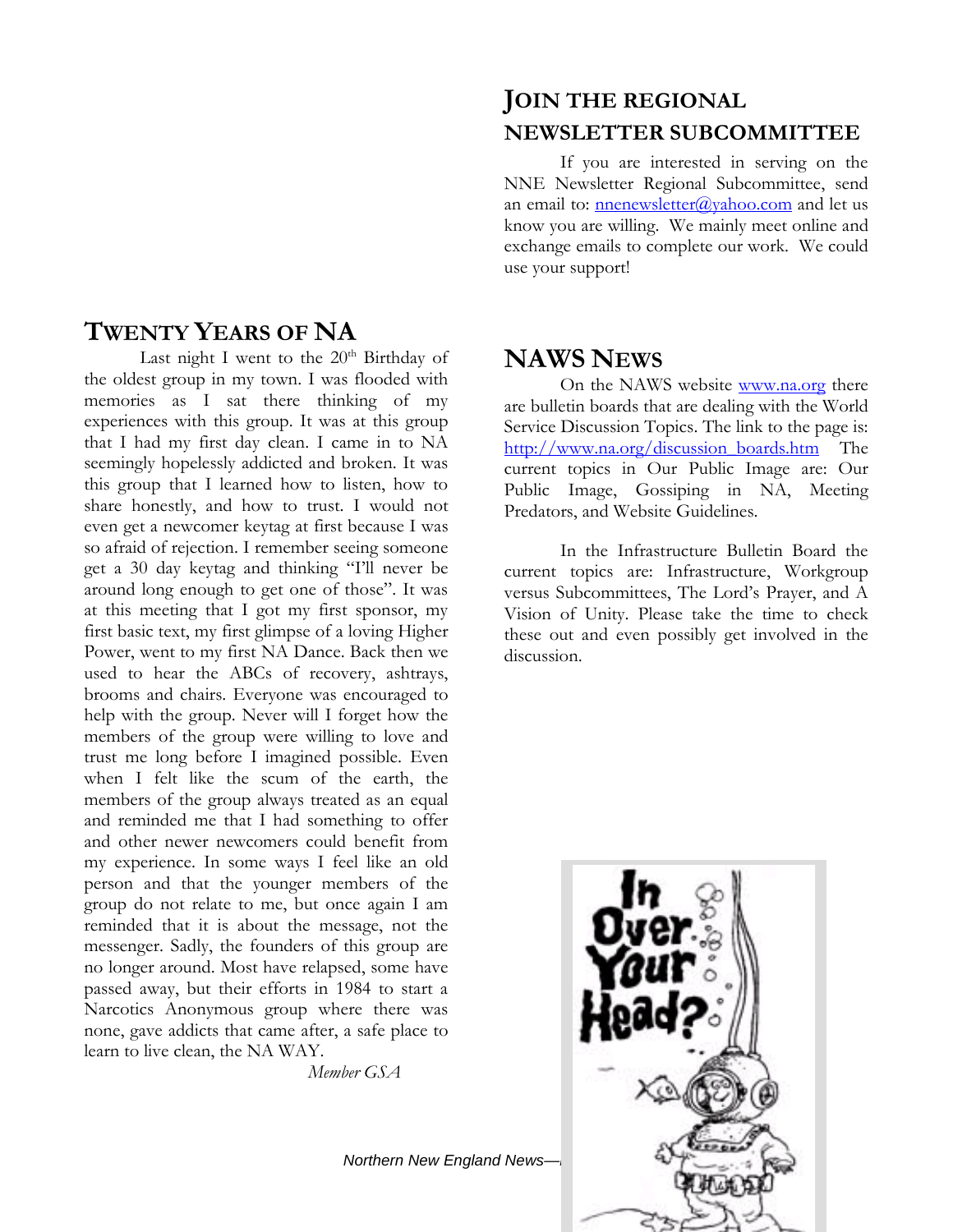Call your sponsor, or better yet get to an NA meeting!

# **NA Fun Page**

**Basic Text Book Two – Title Search L L W R O Q C P Y E T G Q L W J B B A J Z X S U K U Y S B Z E V N G K E O B P Z L Z I N X M P T B R E R R V S F U P P J G T T K Z P F T P C E H X L O W D K W K G S Y Y T Z R E V O R D J Y Z D S Z U F D C R I A B H Z V Q F T C A N S S K M H V M S C H N O U O X D B F W U V Z N D B Q Z Y L O G H Y G L W H E Q P N Q C Z I K F J E C O U B F W D O P U T X D L Z P W B E K V O J S S N R Q S C D Q U A B X Z S M M L B K Z P B O K X Y S Q P W D X E E K A W F Z O E I J B X P V S B Y U E Z N R H Z E N A L W F J O Q A U T O S L Z X G D S U M L M Z C Z Z W X A Q Z I N Q R I E H G P P U O L Z U G L W Q O N C C B O R Z L I W A S D I F F E R E N T A W K N B V C V O C Y Z Y O N P E T H J W F Y W J F K R W Z O F H A D Z I S P I G G J Y Y S O E C H F B I N I F I C A N D O I T S O C A N Y O U L A N K E K Q H R U F O Y Z V S J S T J W X K M J G A L U M Y G R A T I T U D E S P E A K S C K P W Z J A W M U I J O L Q D H X H G V S I B X O V L Y Z N Y B G T W R C D C P M T R J U H B O O J R A I E O Q K S R P A P T Q B F P K D U F F U G C I V L D Y F L T F C Q T M I D P A C I F I C S E R E N I T Y T F T J N Q C I H R A Y H F I G U K C F R N O A T Z I W S V I N L C O E Q L U L T H E V I C I O U S C Y C L E C K C D I P S S S E N I L E N O L R O F E S U C X E O N N I L F O P J U N S A X Z T Z A Q D B F A T K R F V H R Y D V J Q L E Q O T G A N E A R L Y S E R V I C E S S Z O U D N E E T H G I E T A D E R I T D N A K C I S F R V A S C G U T M E G J I W N V H A B X B V E L S E J Y R L E X L M T L Q E R X O I N C T T T L X R B J U L D N O P T N C F I W H V H K Y M L Y K H D M K I Q L T P A B E E E W H N U W E S R O W Y N A T E G T N O W T I Y N A X C A Q E S B H G A R H J A R I V P J R E S U J L K F E F I O T N M N T S A L S C D B N U N E D V R I V S L D O I B C T J C V M V C E L I P I F K L E W M P N M R T D L A U T Z N T O I O X N E E R W U H U O Y M A R C T L D Q A R H E Y N T I N K F X Q U U A H O T W B T A Z Z Q N K Q Y B T C B K E E K A X O J E L R P R A M N V I O S P P T F O H S X E L U U A F U L I O X G Y B M U S M B T S B E B K U U K N Y G N G X A T W Y R U S O I J H R N O W W O N A O O W Y T I G Z A S B F Z T U W K M A S K C H H M X P P F R B S S S R B N C I K T H N J N C Y G E P Z J E S O V W D U G F U E Y E V F A I Y P B B T V R K I M N K A O G G V H Q G O D U A G W T G N D E P H S F W W R L Q G S S E I C C N T O Q O D I F Y O U W A N T W H A T W E H A V E G O X H E O E U T A Q J L L H Y E C D S N B Z H D Q L N S I U K T N H U R C D U R L R Y B M R A I C J K J E B I R T A T U O H T I W N A I D N I N A E F W E Y A U U Q N Z D X L J K J A E M T C N P H I O P W C U S E M B K P K Y U U T I G H S J T I O R O N I D B D C F K D A G E K B F S G R Y K I N I Z Q U B L M D D O R W W I R T D W I F Q A D K L T C Y W K O W I G H D G Y A U L R S R M S E T H W Y X O O P M E N T Y P K E V O I B O X I R B Y H N S M E P N I F A O I V D U S B N V H N F E O U M C W T L T N Y R E V O C E R D N A S N O I T U T I T S N I S L I A J E Q H U N Z J Q J Q O V L U T K C S P C Q L S B B M W Y H D R P B E P X D Z H O E H L E D N C V X X H D P T V J Z V E S U E F T P Q P E M X F U P T H U G M O W L Q W W E V I J P G U D F Z A Q M Z V Y Q O E T X E R R W B I G Y L H H N A F V Y R K C R F C Z G I J**

A GIFT CALLED LIFE ALIEN A LITTLE GIRL GROWS UP AN INDIAN WITHOUT A TRIBE EARLY SERVICES FAT ADDICT FEARFUL MOTHER HOW DO YOU SPELL RELIEF I CANT DO ANY MORE TIME I FELT HOPELESS IF I CAN DO IT SO CAN YOU I FOUND A HOME

I FOUND THE ONLY NA MEETING IN THE WORLD IF YOU WANT WHAT WE HAVE I KEPT COMING BACK IN SEARCH OF A FRIEND I QUALIFY, WHY ME WHY NOT ME IT'S OK TO BE CLEAN

IT WON'T GET ANY WORSE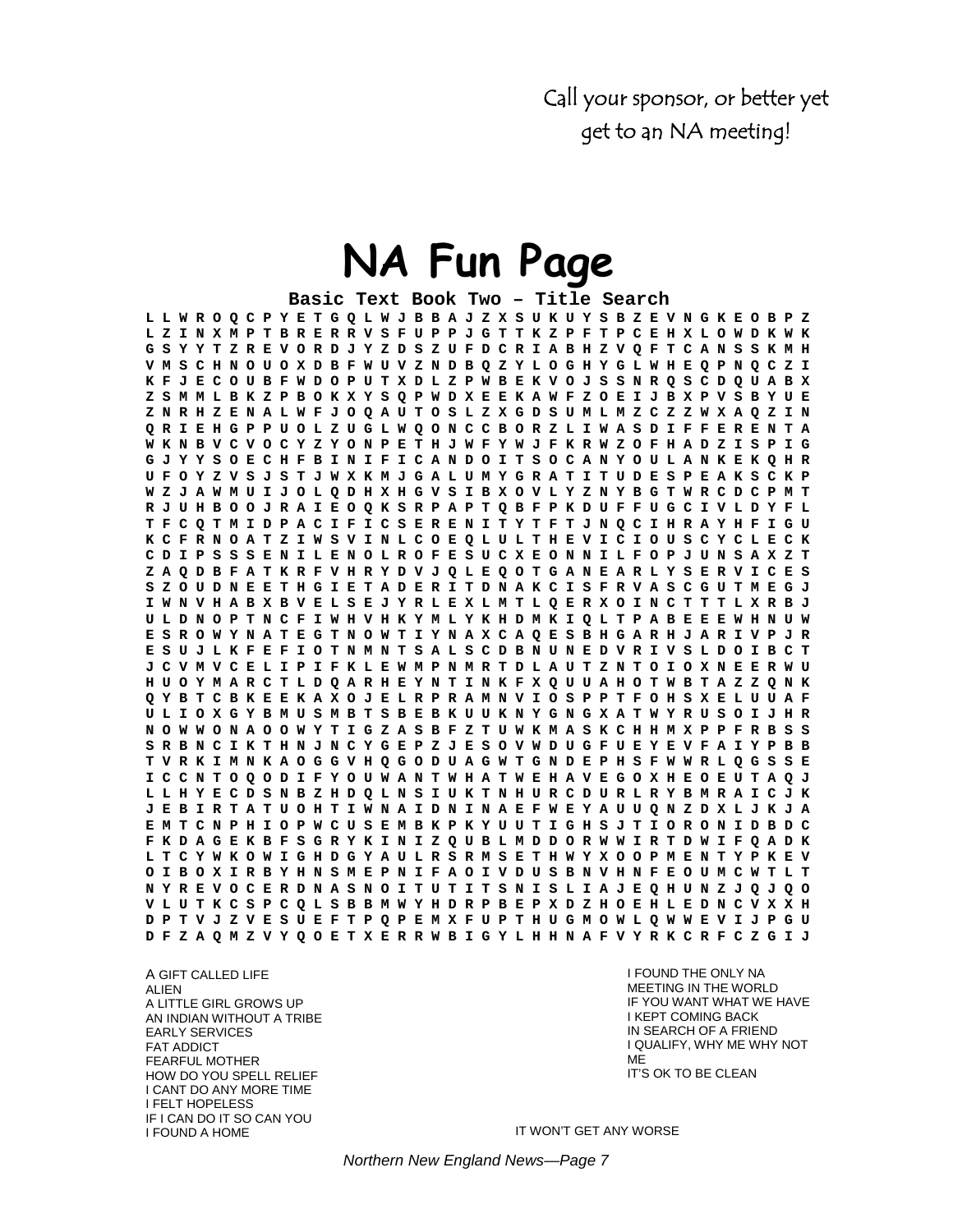I WAS DIFFERENT I WAS UNIQUE JAILS INSTITUTIONS AND RECOVERY MID-PACIFIC SERENITY MY GRATITUDE SPEAKS NO EXCUSE FOR LONELINESS NOWHERE TO TURN PART OF THE SOLUTION PHYSICIAN ADDICT POTHEAD RECOVERY IS MY RESPONSIBILITY RELAPSE AND RETURN RESENTMENT AT THE WORLD SICK AND TIRED AT EIGHTEEN THE VICIOUS CYCLE THE WAR IS OVER UNMANAGEABLE UP FROM DOWN UNDER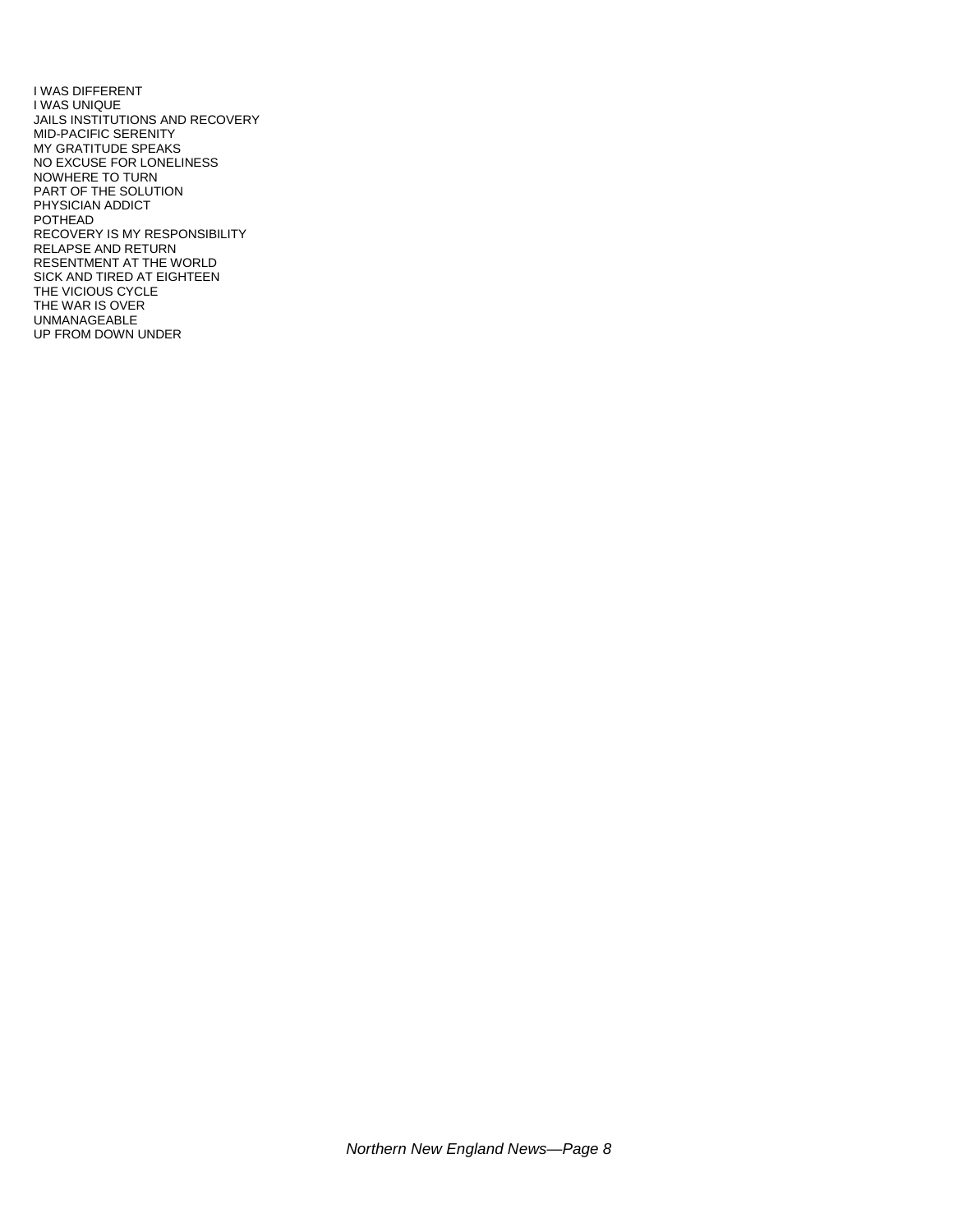

## December 2004



## Northern New England Region of NA – Calendar of Events

| <b>SUNDAY</b>                                                                                                                                                                                    | <b>MONDAY</b> | <b>TUESDAY</b> | <b>WEDNESDAY</b> | <b>THURSDAY</b>                                                                                                                                                      | <b>FRIDAY</b>                                                                                                                                                                                                                                               | <b>SATURDAY</b>                                                                                                                                                                 |
|--------------------------------------------------------------------------------------------------------------------------------------------------------------------------------------------------|---------------|----------------|------------------|----------------------------------------------------------------------------------------------------------------------------------------------------------------------|-------------------------------------------------------------------------------------------------------------------------------------------------------------------------------------------------------------------------------------------------------------|---------------------------------------------------------------------------------------------------------------------------------------------------------------------------------|
| Granite State, Saturday<br>Dec. 11 <sup>th</sup> H&I Orientation<br>Event, Marion Gershin<br>Community Center, 39 West<br>Broadway Derry, NH<br><b>Help Spread The</b><br><b>Message Of Hope</b> |               |                |                  | $\overline{2}$                                                                                                                                                       | 3                                                                                                                                                                                                                                                           | Southern Maine ASC<br>10:30 AM Subcommittees<br>12 Noon ASC @ Church of<br>the Holy Spirit, 1047<br>Congress St., Portland, Maine                                               |
| 5<br><b>Granite State ASC</b><br>Will be meeting in Franklin,<br>Unitarian Church, 206 Central<br>Street at 1:45 pm<br>Seacoast ASC<br>Wentworth Douglas Hosp.<br>Dover, NH 12 Noon              | 6             | $\overline{7}$ | 8                | 9                                                                                                                                                                    | 10                                                                                                                                                                                                                                                          | 11<br><b>Traditions Workshop</b><br>sponsored by NNE Region<br>and SMA 10 AM - 3 PM<br>Mennonite Church<br>Augusta, Maine<br>Granite State, H&I,<br>Orientation Event, 11AM-2PM |
| 12<br><b>SMA Phone Line Workshop</b><br>5:30 PM at the Addicted to<br>Life Group, Dining Hall at<br>Manna Inc. 629 Main Street<br>Bangor, Maine                                                  | 13            | 14             | 15               | 16<br><b>Granite State</b><br>Anniversary-Learning to Live<br>"9 Years"<br>6 PM Pizza-7:30 Meeting<br>Historical Society Bldg, 2nd<br>Floor, Main Street, Chichester | 17                                                                                                                                                                                                                                                          | 18                                                                                                                                                                              |
| 19                                                                                                                                                                                               | 20            | 21             | 22               | 23                                                                                                                                                                   | 24                                                                                                                                                                                                                                                          | 25                                                                                                                                                                              |
| 26                                                                                                                                                                                               | 27            | 28             | 29               | 30                                                                                                                                                                   | 31<br><b>Granite State--NEW YEARS EVE PARTY!!!</b><br>Potluck Dinner 5 PM - 6:30 PM, Cleantime Countdown<br>6:30 - 7:30, Speaker Meeting 7:30 - 8:30, Dance &<br>Marathon Meetings, 8:30 - Midnight<br>Where: Unitarian Church 274 Pleasant St. Concord, NH |                                                                                                                                                                                 |

**To submit an event for the Calendar please email the information along with the name of your Area to nnenewsletter@yahoo.com**